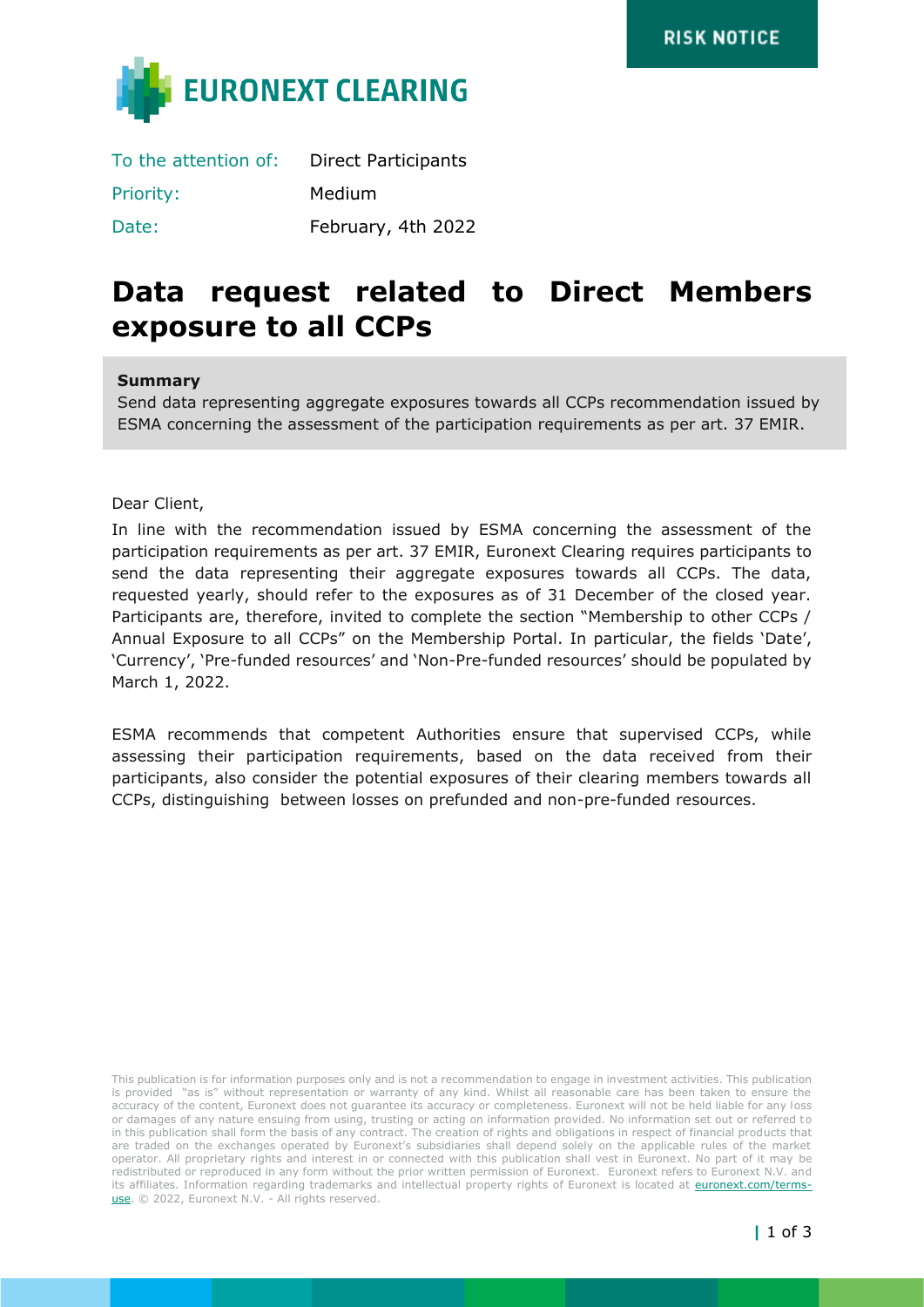

## **Notes for guidance:**

## **General**

- The "date" should be filled with the last working day of the previous year (e.g. 31/12/2021).
- The "currency" used to report data is the one chosen by clearing members. If the reported currency is different from Euro the system will automatically calculate the amount in Euro.
- The request for this data will be made once a year. The data should, therefore, reflect the figure as of 31st December of the year before completing this template (e.g. For a data request in 2022, the data should be reported as of 31st December 2021). Clearing members should fill the Member Portal within March 1st, 2022.
- 'Exposure' means the amount of losses that the clearing member could be exposed to, due to its participation in all CCPs, including Euronext Clearing, that the clearing member may be using at a global level (not just European level)
- 'Clearing member' refers to the legal entity being a member of the CCP, not to its affiliates

### **Pre-funded resources**

It represents the overall amount of Default Fund contributions paid by the Participant due to its participation in multiple CCPs

Whereas the Member participates only to Euronext Clearing, she should declare the precompiled amount reported on the Membership Portal in the field 'Pre-funded resources' on the section relating to Euronext Clearing.

#### **Non Pre-funded resources**

- It refers to the overall potential cash calls for a further unfunded committed DF contribution as envisaged by each CCP's rulebook.
- Assumptions:
	- Under a single default event
	- If unlimited, please include the figure equivalent to three (3) assessments, unless otherwise indicated by the CCP (e.g. rules such as one (1) assessment if the clearing member withdraws from the CCP)
	- Across global CCPs (not only EU CCPs)

Whereas the Member participates only to Euronext Clearing, she should declare the precompiled amount reported on the Membership Portal in the field 'Non pre-funded resources' on the section relating to Euronext Clearing.

Such amount has been calculated through the following methodology: 1.5 times the Default Fund contributions for all sections, as per Euronext Clearing's rules, Article B.6.2.3, letter f).